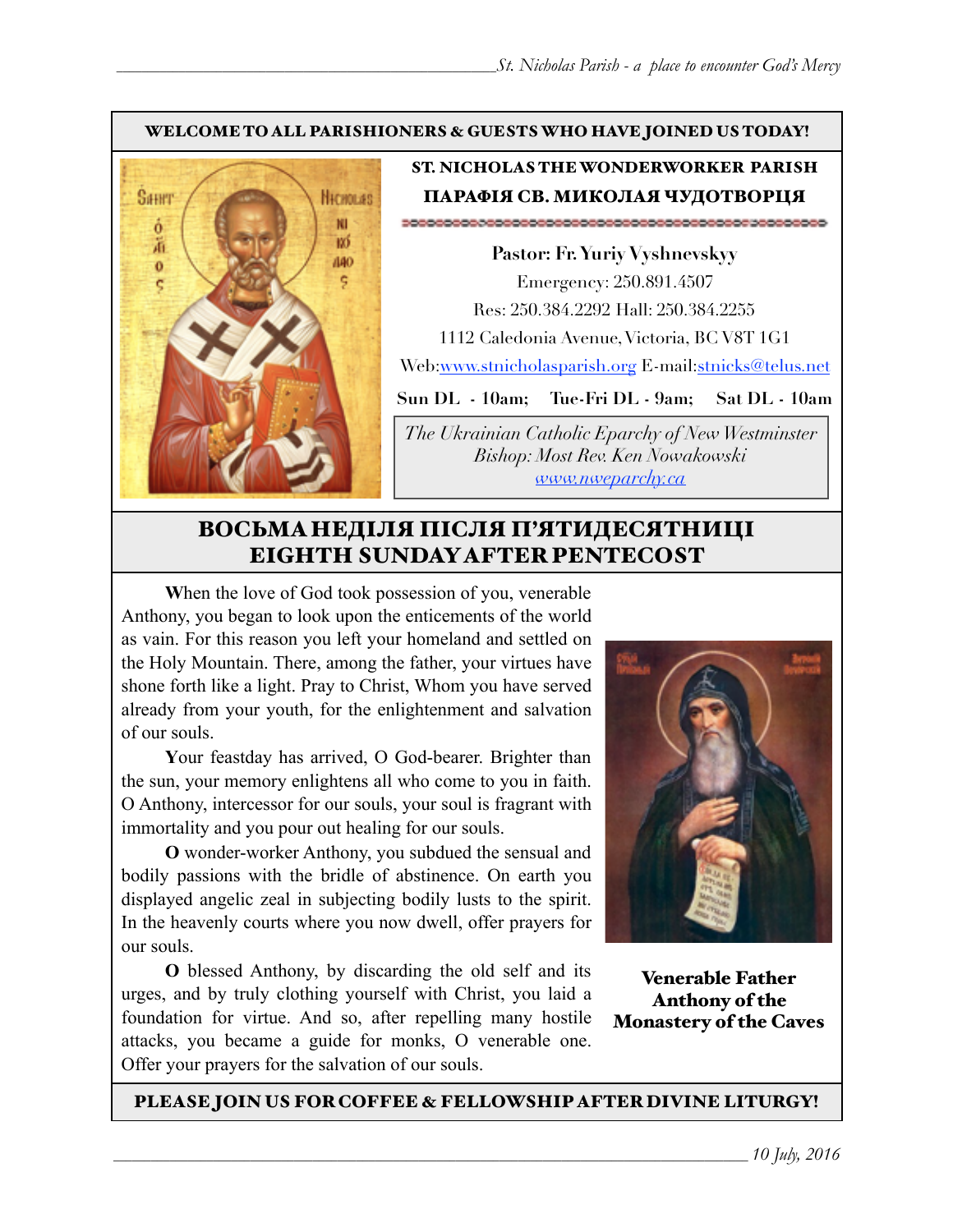| <b>SUNDAY HYMNS</b>                                                                                                                                                                                                                                                                                                                                                                                                                                                                                                                                                                                                                                                       |                                                             |                                                                 |                                    |                          |           |  |
|---------------------------------------------------------------------------------------------------------------------------------------------------------------------------------------------------------------------------------------------------------------------------------------------------------------------------------------------------------------------------------------------------------------------------------------------------------------------------------------------------------------------------------------------------------------------------------------------------------------------------------------------------------------------------|-------------------------------------------------------------|-----------------------------------------------------------------|------------------------------------|--------------------------|-----------|--|
| <b>OPENING HYMN</b>                                                                                                                                                                                                                                                                                                                                                                                                                                                                                                                                                                                                                                                       |                                                             | В Страсі I Покорі / We Are Gathered Here To Worship pg. 234-235 |                                    |                          |           |  |
| <b>COMMUNION HYMN</b>                                                                                                                                                                                                                                                                                                                                                                                                                                                                                                                                                                                                                                                     |                                                             | Пливи Світами / Let All Creation pg. 256-257                    |                                    |                          |           |  |
| <b>CLOSING HYMN</b>                                                                                                                                                                                                                                                                                                                                                                                                                                                                                                                                                                                                                                                       |                                                             | How Glorious Is Our God In Sion pg, 962-963                     |                                    |                          |           |  |
| Please join us today in singing our Sunday hymns!                                                                                                                                                                                                                                                                                                                                                                                                                                                                                                                                                                                                                         |                                                             |                                                                 |                                    |                          |           |  |
| <b>SUNDAY &amp; DAILY SCHEDULE</b>                                                                                                                                                                                                                                                                                                                                                                                                                                                                                                                                                                                                                                        |                                                             |                                                                 |                                    |                          |           |  |
| SUNDAY, July 10                                                                                                                                                                                                                                                                                                                                                                                                                                                                                                                                                                                                                                                           | Divine Liturgy - for the Parishioners of St Nicholas Parish |                                                                 |                                    |                          | 10:00 AM  |  |
| MONDAY, July 11                                                                                                                                                                                                                                                                                                                                                                                                                                                                                                                                                                                                                                                           |                                                             | <b>NO SERVICES</b>                                              |                                    |                          | ********* |  |
| TUESDAY, July 12                                                                                                                                                                                                                                                                                                                                                                                                                                                                                                                                                                                                                                                          |                                                             | Divine Liturgy of St John Chrysostom                            |                                    |                          | 9:00 AM   |  |
| WEDNESDAY, July 13                                                                                                                                                                                                                                                                                                                                                                                                                                                                                                                                                                                                                                                        |                                                             | Divine Liturgy of St John Chrysostom                            |                                    |                          | 9:00 AM   |  |
| THURSDAY, July 14                                                                                                                                                                                                                                                                                                                                                                                                                                                                                                                                                                                                                                                         |                                                             | Divine Liturgy of St John Chrysostom                            |                                    |                          | 9:00 AM   |  |
| FRIDAY, July 15                                                                                                                                                                                                                                                                                                                                                                                                                                                                                                                                                                                                                                                           |                                                             | Divine Liturgy of St John Chrysostom                            |                                    |                          |           |  |
| SATURDAY, July 16                                                                                                                                                                                                                                                                                                                                                                                                                                                                                                                                                                                                                                                         |                                                             | Divine Liturgy of St John Chrysostom                            |                                    |                          | 10:00 AM  |  |
| SUNDAY, July 17<br>Divine Liturgy - for the Parishioners of St Nicholas Parish                                                                                                                                                                                                                                                                                                                                                                                                                                                                                                                                                                                            |                                                             |                                                                 |                                    | 10:00 AM                 |           |  |
| Please Note: to request a Divine Liturgy for a special intention, please see Fr. Yuriy to arrange for it!                                                                                                                                                                                                                                                                                                                                                                                                                                                                                                                                                                 |                                                             |                                                                 |                                    |                          |           |  |
| <b>SUNDAY EPISTLE READERS</b>                                                                                                                                                                                                                                                                                                                                                                                                                                                                                                                                                                                                                                             |                                                             |                                                                 |                                    |                          |           |  |
| <b>DATE</b>                                                                                                                                                                                                                                                                                                                                                                                                                                                                                                                                                                                                                                                               | <b>READING</b>                                              | <b>UKRAINIAN</b>                                                |                                    | <b>ENGLISH</b>           |           |  |
| SUNDAY, July 10                                                                                                                                                                                                                                                                                                                                                                                                                                                                                                                                                                                                                                                           | 1 Cor. 1:10-18                                              | Yuliya Pelekhata                                                |                                    | Rita Vanderven           |           |  |
| SUNDAY, July 17                                                                                                                                                                                                                                                                                                                                                                                                                                                                                                                                                                                                                                                           | Heb. 13:7-16                                                | Glikeria Iwanuck                                                |                                    | Darryl Huculak           |           |  |
| SUNDAY, July 24                                                                                                                                                                                                                                                                                                                                                                                                                                                                                                                                                                                                                                                           | 1 Cor. 4:9-16                                               | Andrij Pelekhatyi                                               |                                    | Graciela Spaciuk-Schwarz |           |  |
| SUNDAY, July 24                                                                                                                                                                                                                                                                                                                                                                                                                                                                                                                                                                                                                                                           | 1 Cor. 9:2-12                                               | Natalia Bryndak                                                 |                                    | William Vanderven        |           |  |
| Thank you, Epistle readers, for your service in proclaiming God's Word!                                                                                                                                                                                                                                                                                                                                                                                                                                                                                                                                                                                                   |                                                             |                                                                 |                                    |                          |           |  |
| PARISH COUNCIL EXECUTIVE                                                                                                                                                                                                                                                                                                                                                                                                                                                                                                                                                                                                                                                  |                                                             |                                                                 | PASTORAL MINISTRY & HOLY MYSTERIES |                          |           |  |
| $.1/2$ hour before Liturgy<br>VICE-CHAIRPERSONDarlene DeMerchant - 250.727.3837<br>SECRETARYCindy Lazaruk - 778.677.9072<br>BAPTISMSby appointment<br>TREASURERWilliam Vanderven - 250.478.1458<br>FINANCIAL SECRETARYDavid Newberry - 250.598.8197<br>MARRIAGESby appointment<br>FUNDRAISING/HALL RENTALRobert Herchak - 250.386.7872<br>FUNERALSby appointment<br>MAINTENANCEMurray Chapman - 250.658.4769<br>LITURGICAL COMMITTEEMotria Koropecky - 250.658.3051<br>MEMBER AT LARGECaroline Smudy - 778.440.9419<br>VIBRANT PARISHDarlene DeMerchant - 250.727.3837<br>Bequests & Wills: Leaving a bequeath is a process of giving a donation through your will. It is |                                                             |                                                                 |                                    |                          |           |  |
| simply a distribution from your estate to a charitable organization through your last will and testament. It<br>can be as small or as large a donation as you wish. It is important that you talk to your lawyer about the                                                                                                                                                                                                                                                                                                                                                                                                                                                |                                                             |                                                                 |                                    |                          |           |  |

process. In your kindness please remember St Nicholas the Wonderworker Ukrainian Catholic Church in your bequeath and will. If anyone wishes to make such a bequeath in their will, the following clause may be included or added to a will: "I give, devise, and bequeath to St Nicholas the Wonderworker Ukrainian Catholic Parish - 1112 Caledonia Avenue, Victoria BC, V8T 1G1, the sum of \$ \_\_\_\_\_ (or \_\_\_\_% of my estate), to be used for the benefit of the parish and it's pastoral activities."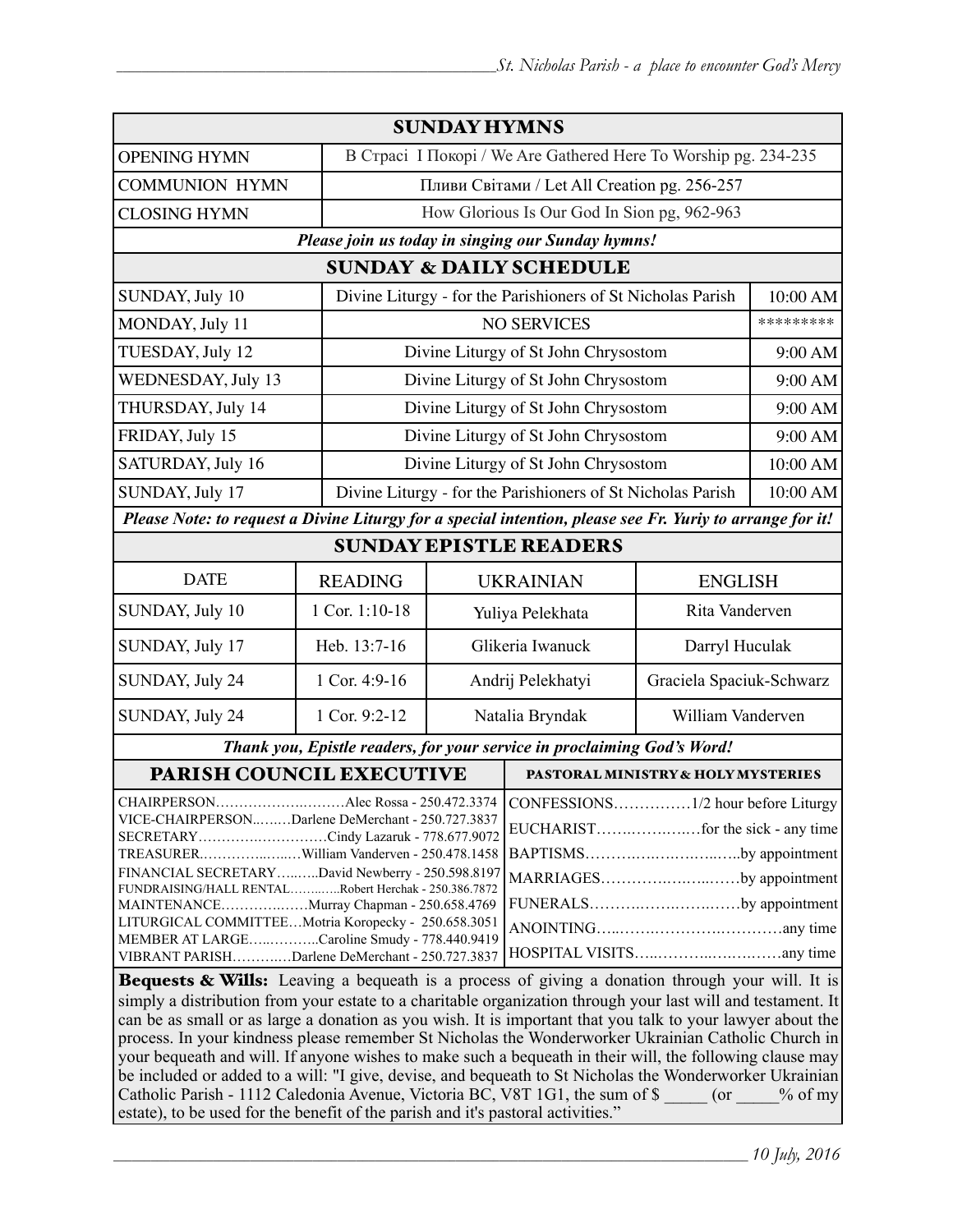## **Vibrant Parish Prayer**

**O** God, Creator of Heaven and Earth! Because of your indescribable love for us, you sent your Only-Begotten Son, Our Lord and Saviour, Jesus Christ - The Way, The Truth, and The Life and our Salvation. In His name, we turn to You. Strengthen our hearts and minds in Christian love and in unity of purpose as we strive to build a Vibrant Parish. Give us the grace to model our lives according to the Word of God. Instill in us the desire to pray and to celebrate the Holy Mysteries as one Christian Family in our Parish Community. Inspire us to follow Your great command to be a servant to the less fortunate among us! Grant this, O Lord, through the mercies and love for mankind of Your Only-Begotten Son with whom You are blessed, together with Your All-Holy, Good and Life-Giving Spirit, now and forever and ever. Amen!



# **The Vibrant Parish**

**A Place To Encounter The Living Christ** Through the word, the Holy Mysteries & Prayer, Serving One's Neighbor, Leadership Fostering & Serving Unity and Missionary Spirit (His Beatitude Sviatoslav)



### **Молитва Живої Парафії**

**Г**осподи Ісусе Христе, Пастирю Добрий, як колись Ти пригорнув заблуканих овечок, щоб вони пізнали Твій голос і були Твоїм стадом, так і сьогодні глянь ласкаво з небесних висот на нашу парафію та зішли на неї Твого Святого Духа, щоб вона була місцем пізнання радості Доброї Новини. Скріплюй нас Твоєю присутністю та єднай нас кожночасно в молитві. Даруй нам духа служіння ближньому, щоб у нашій парафії кожний міг зустріти Тебе, милостивого Бога. Благослови наш духовний провід Твоєю мудрістю і дай, щоб ніхто з нас не шкодував ні часу, ні талантів, ні матеріальних дібр для розбудови Твого царства. Єднай нас у мирі та злагоді, щоб ми були Твоєю спільнотою любові. Всели в нас місійного духа, щоб ми стали тим світилом євангельського слова, молитви і добрих діл, що кличе кожного до участі в Божественному житті, щоб славилося, Спасе, Твоє Ім'я з безначальним Твоїм Отцем та пресвятим, благим і животворящим Твоїм Духом нині, і повсякчас, і на віки віків. Амінь.

# DIVINE LITURGY PROPERS

*The Divine Liturgy - An Anthology for Worship: Liturgy - pg. 388-461; propers - pg. 353* 

**Troparion, Tone 7:** By Your cross You destroyed death;\* You opened Paradise to the thief;\* You changed the lamentation of the myrrh-bearers to joy,\* and charged the apostles to proclaim\* that You are risen, O Christ our God,\* offering great mercy to the world.

**Glory: Kontakion, Tone 7:** No longer shall the dominion of death be able to hold humanity,\* for Christ went down shattering and destroying its powers.\* Hades is bound.\* The prophets exult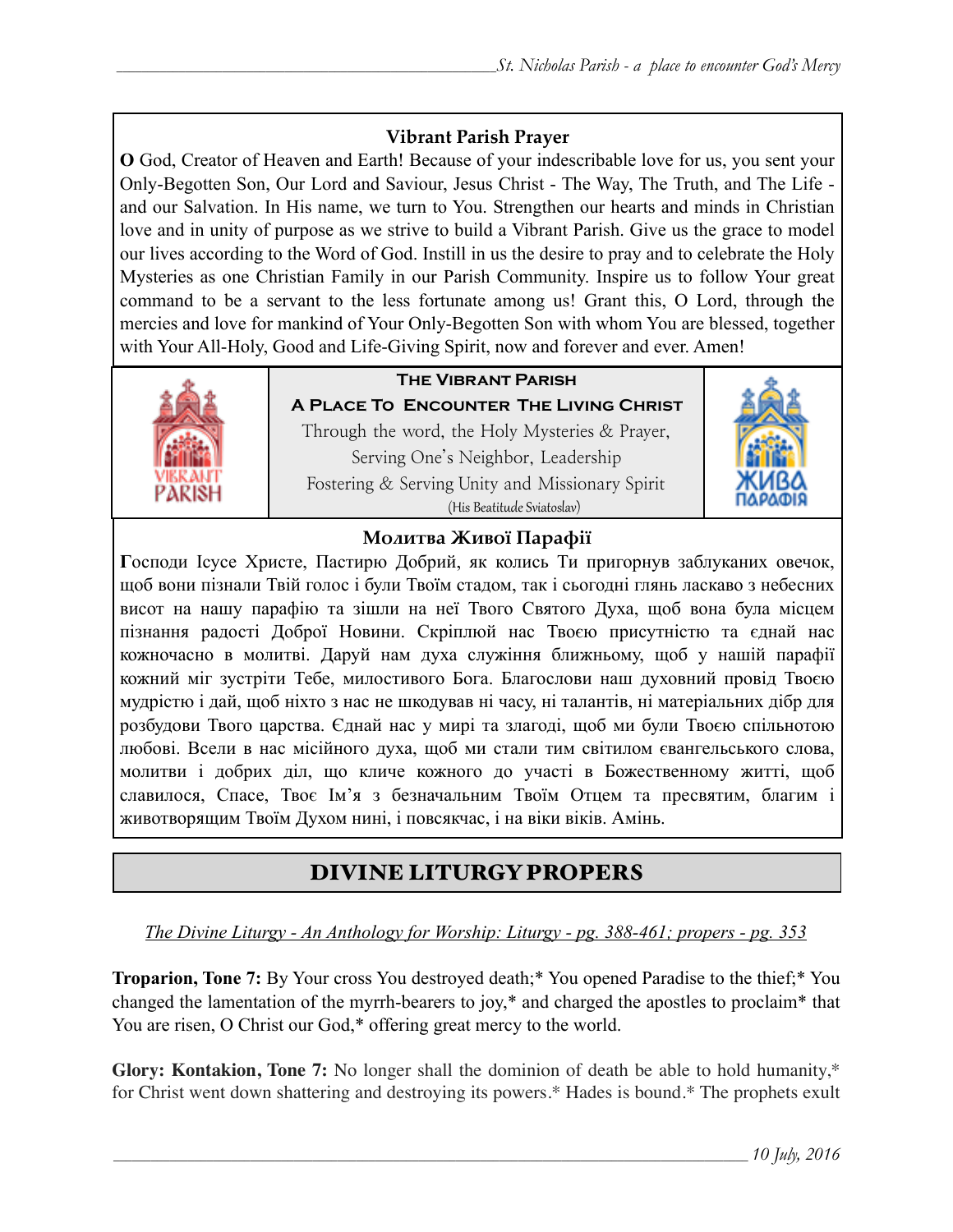with one voice.\* The Saviour has come for those with faith, saying:\* "Come forth, O faithful, to the resurrection!"

**Now: Theotokion, Tone 7:** O all-praised treasury of our resurrection, we hope in You,\* bring us up from the pit and depth of sins,\* for You have saved those subject to sin\* by giving birth to our Salvation,\* O Virgin before childbirth, and Virgin in childbirth,\* and still a Virgin after the childbirth.

**Prokimenon, Tone 7:** The Lord will give strength to His people,<sup>\*</sup> the Lord will bless His people with peace. *Verse:* Bring to the Lord, O you sons of God; bring to the Lord young rams.

**Epistle - 1 Cor. 1:10-18 - A Reading from the Letter of Saint Apostle Paul to Corinthians:** Brothers and sisters, I appeal to you by the name of our Lord Jesus Christ, that all of you agree and that there be no dissensions among you, but that you be united in the same mind and the same judgment. For it has been reported to me by Chloe's people that there is quarrelling among you, my brethren. What I mean is that each one of you says, "I belong to Paul," or "I belong to Apollos," or "I belong to Cephas," or "I belong to Christ." Is Christ divided? Was Paul crucified for you? Or were you baptized in the name of Paul? I am thankful that I baptized none of you except Crispus and Gaius; lest any one should say that you were baptized in my name. (I did baptize also the household of Stephanas. Beyond that, I do not know whether I baptized anyone else.) For Christ did not send me to baptize but to preach the gospel, and not with eloquent wisdom, lest the cross of Christ be emptied of its power. For the word of the cross is folly to those who are perishing, but to us who are being saved it is the power of God.

**Alleluia, Tone 7:** *Verse:* It is good to give praise to the Lord and to sing in Your name, O Most High. *Verse:* To announce Your mercy in the morning and Your truth every night.

**Gospel - Mt. 14:14-22 -** At that time, when Jesus went ashore, he saw a great crowd; and he had compassion for them and cured their sick. When it was evening, the disciples came to him and said, 'This is a deserted place, and the hour is now late; send the crowds away so that they may go into the villages and buy food for themselves.' Jesus said to them, 'They need not go away; you give them something to eat.' They replied, 'We have nothing here but five loaves and two fish.' And he said, 'Bring them here to me.' Then he ordered the crowds to sit down on the grass. Taking the five loaves and the two fish, he looked up to heaven, and blessed and broke the loaves, and gave them to the disciples, and the disciples gave them to the crowds. And all ate and were filled; and they took up what was left over of the broken pieces, twelve baskets full. And those who ate were about five thousand men, besides women and children. Immediately he made the disciples get into the boat and go on ahead to the other side, while he dismissed the crowds.

**Communion Verse:** Praise the Lord from the heavens;\* praise Him in the highest. Alleluia, alleluia,\* alleluia!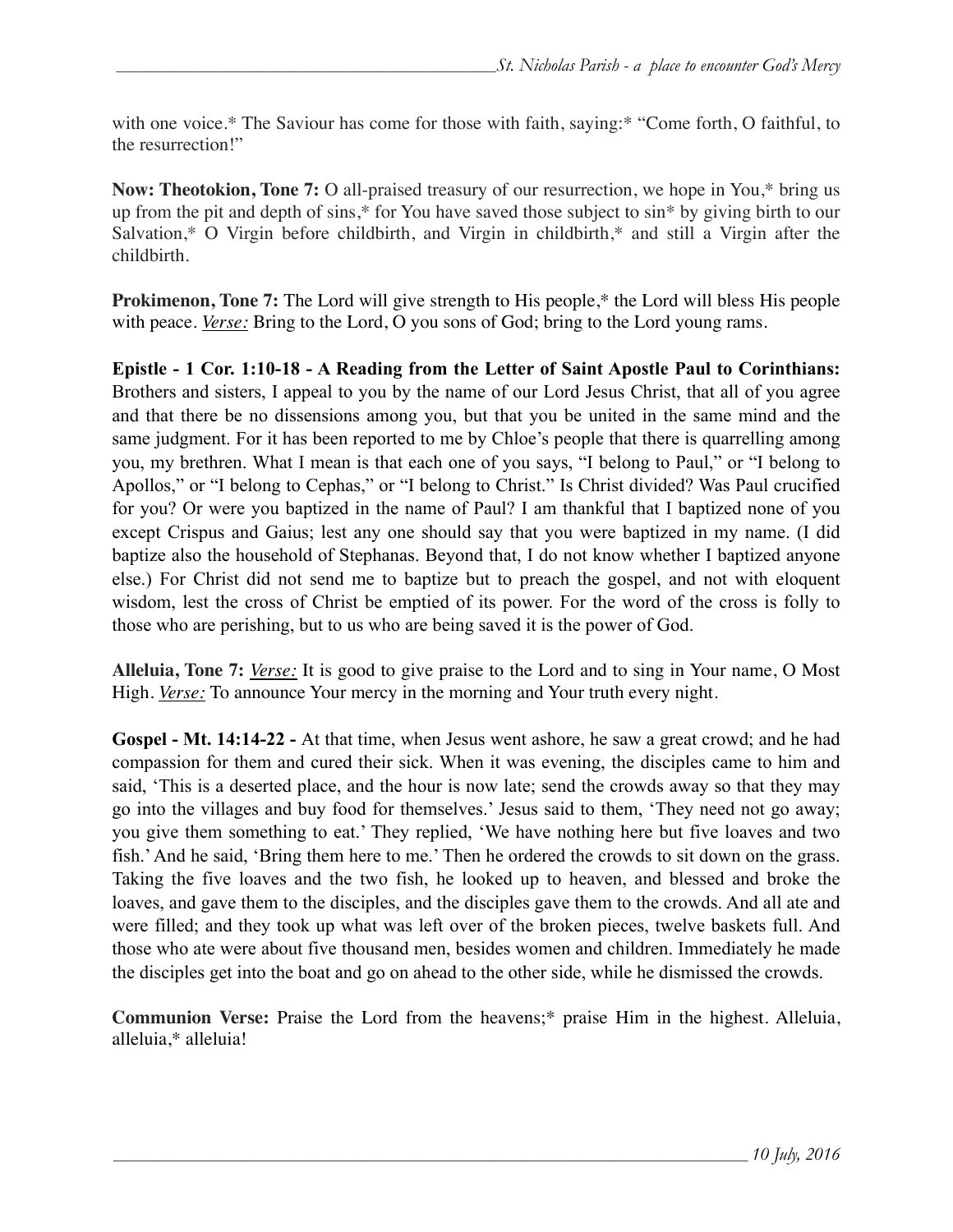

**Тропар, глас 7:** 3нищив Ти хрестом Твоїм смерть,\* відчинив розбійникові рай,\* мироносицям плач на радість перемінив\* і апостолам звелів проповідувати,\* що воскрес Ти, Христе Боже,\* даючи світові велику милість.

**Слава: Кондак, глас 7:** Вже більше влада смерти не зможе людей держати,\* зійшов бо Христос, знищивши і знівечивши сили її,\* зв'язується ад,\* пророки ж однодушно радіють.\* З'явився Спас тим, що вірують, промовляючи:\* Виходьте, вірні, до воскресіння.

**І нині: Богородичний, глас 7:** Як на скарбницю нашого воскресіння,\* надіємось на Тебе, Всехвальна,\* тож виведи нас з ями й безодні прогріхів,\* бо Ти спасла підлеглих гріхам, породивши наш Спасіння.\* Як перед народ-женням ти була Діва,\* так і в родженні і по народженні, Ти залишилась Дівою.

**Прокімен, глас 7:** Господь силу людям Своїм дасть,\* Господь поблагословить людей своїх миром. *Стих:* Принесіть Господеві, сини Божі, принесіть Господеві молодих баранців.

**Апостол - 1 Кoр. 1:10-18 - До Коринтян Послання Святого Апостола Павла Читання:**  Браття і сестри, благаю вас ім'ям Господа нашого Ісуса Христа, щоб ви всі те саме говорили; щоб не було розколів поміж вами, але щоб були поєднані в однім розумінні й у одній думці. Я бо довідався про вас, мої брати, від людей Хлої, що між вами є суперечки. Казку ж про те, що кожен з вас говорить: «Я – Павлів, а я – Аполлосів, а я – Кифин, а я – Христів.» Чи ж Христос розділився? Хіба Павло був розп'ятий за вас? Або хіба в Павлове ім'я ви христилися? Дякую Богові, що я нікого з вас не охристив, крім Криспа та Ґая, щоб не сказав хтось, що ви були охрищені в моє ім'я. Охристив я теж дім Стефана; а більш не знаю, чи христив я когось іншого. Христос же послав мене не христити, а благовістити, і то не мудрістю слова, щоб хрест Христа не став безуспішним. Бо слово про хрест – глупота тим, що погибають, а для нас, що спасаємося, сила Божа.

**Алилуя, глас 7:** *Стих:* Добре воно - прославляти Господа, і співати Твоєму імені, Всевишній. *Стих:* Звіщати вранці Твою милість, ночами - Твою вірність.

**Євангеліє - Мт. 14:14-22 -** У той час, вийшовши, Ісус побачив силу народу і змилосердився над ними та вигоїв їхніх недужих. Якже настав вечір, підійшли до нього його учні й кажуть: "Пусте це місце та й час минув уже. Відпусти людей, нехай ідуть по селах та куплять собі поживи." А Ісус сказав їм: "Не треба їм відходити: дайте ви їм їсти." Вони ж мовлять до нього: "Ми маємо тут тільки п'ять хлібів і дві рибі." Тоді він каже: "Принесіть мені їх сюди." І, звелівши народові посідати на траві, взяв п'ять хлібів і дві риби, підвів очі до неба, поблагословив і розламав ті хліби, і дав учням, а учні – людям. Всі їли до наситу й назбирали куснів, що зосталися, дванадцять кошів повних. Тих же, що їли, було яких п'ять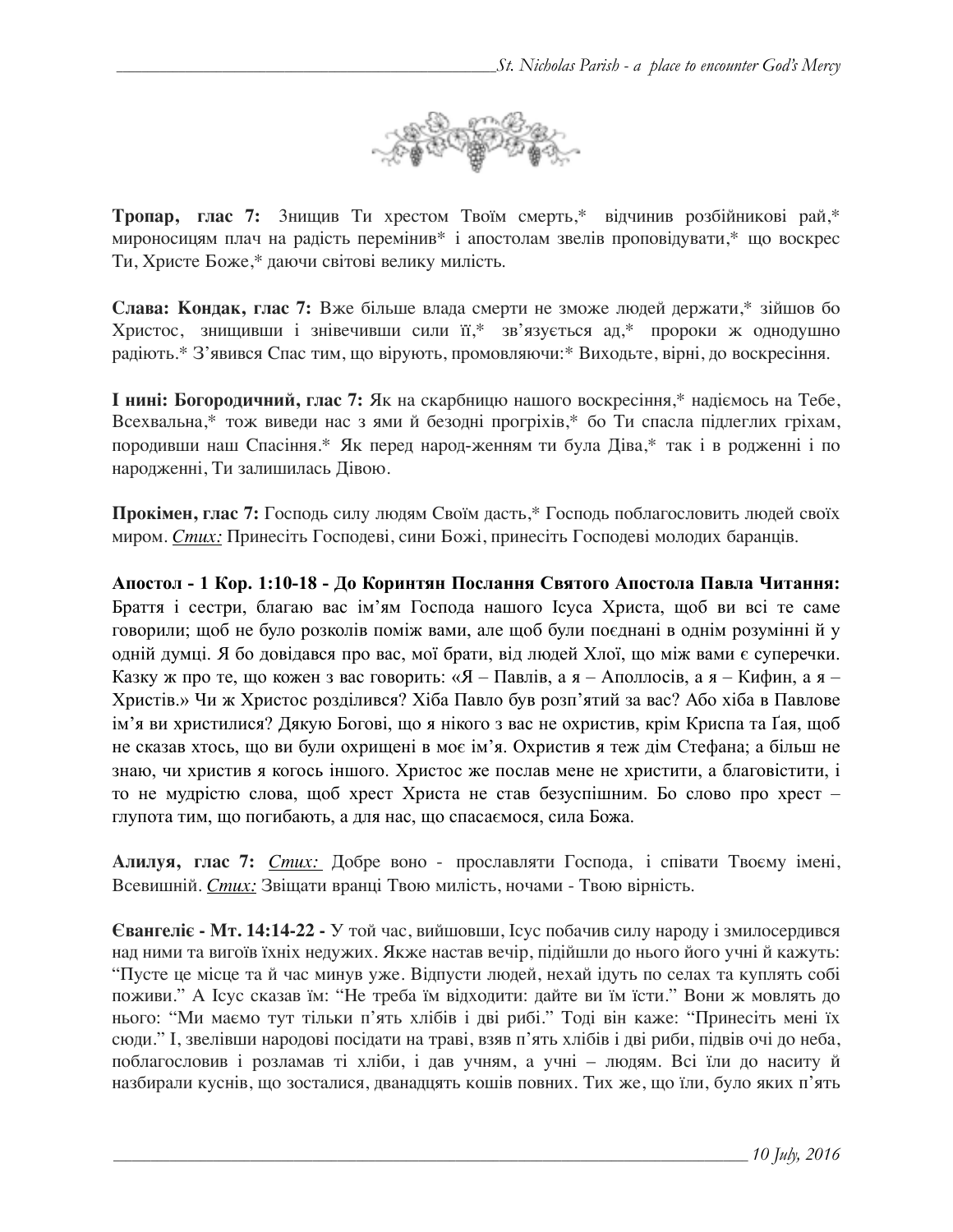тисяч чоловіків, окрім жінок та дітей. І зараз же спонукав учнів увійти до човна й переплисти на той бік раніше від нього, тим часом як він відпускав народ.

**Причасний:** Хваліте Господа з небес,\* хваліте Його на висотах. Алилуя, алилуя, алилуя!

### ANNOUNCEMENTS

- ✦**HAPPY BIRTHDAY** to all those who celebrated their birthdays this past week. May the Lord Our God continue to bless you abundantly and the Holy Mother of God protects you at all times. Многая Літа!
- ✦ **HYMN BOOKS SING TO OUR GOD:** books have been purchased and we would be most appreciative for any donations to offset the costs of the books (\$300.00). This is the book we use every Sunday for Liturgy's opening, communion and closing hymns. A very comprehensive resource for all members of the Ukrainian Catholic Church! This hymnal includes music notation and Ukrainian lyrics for every hymn, plus transliteration of all Ukrainian texts. Additionally English lyrics are provided for the vast majority of hymns. Included are hymns for all major feasts within the liturgical year, as well as the following sections: Great Lent, Resurrectional Hymns, Hymns for the Divine Liturgy, General Church Hymns, Hymns to our Lord Jesus Christ, Hymns to the Mother of God, Hymns for Children, plus over 80 pages of Christmas Carols. The hymnal is hardcover and very attractive in appearance.
- ✦**THE DIVINE LITURGY AN ANTHOLOGY FOR WORSHIP:** books have been purchased and we would be most appreciative for any donations to offset the costs of the books (\$400.00). This is a one-volume source for singing the Divine Liturgy in English with sections in Ukrainian. This book contains Sundays, Festal and Weekday Musical Settings for the Divine Liturgy of St. John Chrysostom, Music for the Liturgy of Saint Basil the Great, the Hours in English, Propers for the Liturgical Year, Tables for Scriptural Readings, Hymns and Carols, Blessings and Other Brief Rites. May the use of the Anthology bring abundant blessings to all of us, and with one voice and one heart sing the praises of the Father, Son and Holy Spirit, now and forever. Amen.
- ✦**WE NEED YOUR HELP:** Dear Parishioners. You probably noticed that we trimmed all the chestnut tress on the church property and we removed one tree for a cost of \$1,500. We want to let you know that we received a donation in the amount of \$1,000 towards this expense and we would welcome any donations to cover the rest of this cost. We also received another generous donations in the amount of \$1,000 to cover the cost of the repair of our industrial fridge in the kitchen. May God bless our donors abundantly for their generous donations to support our parish.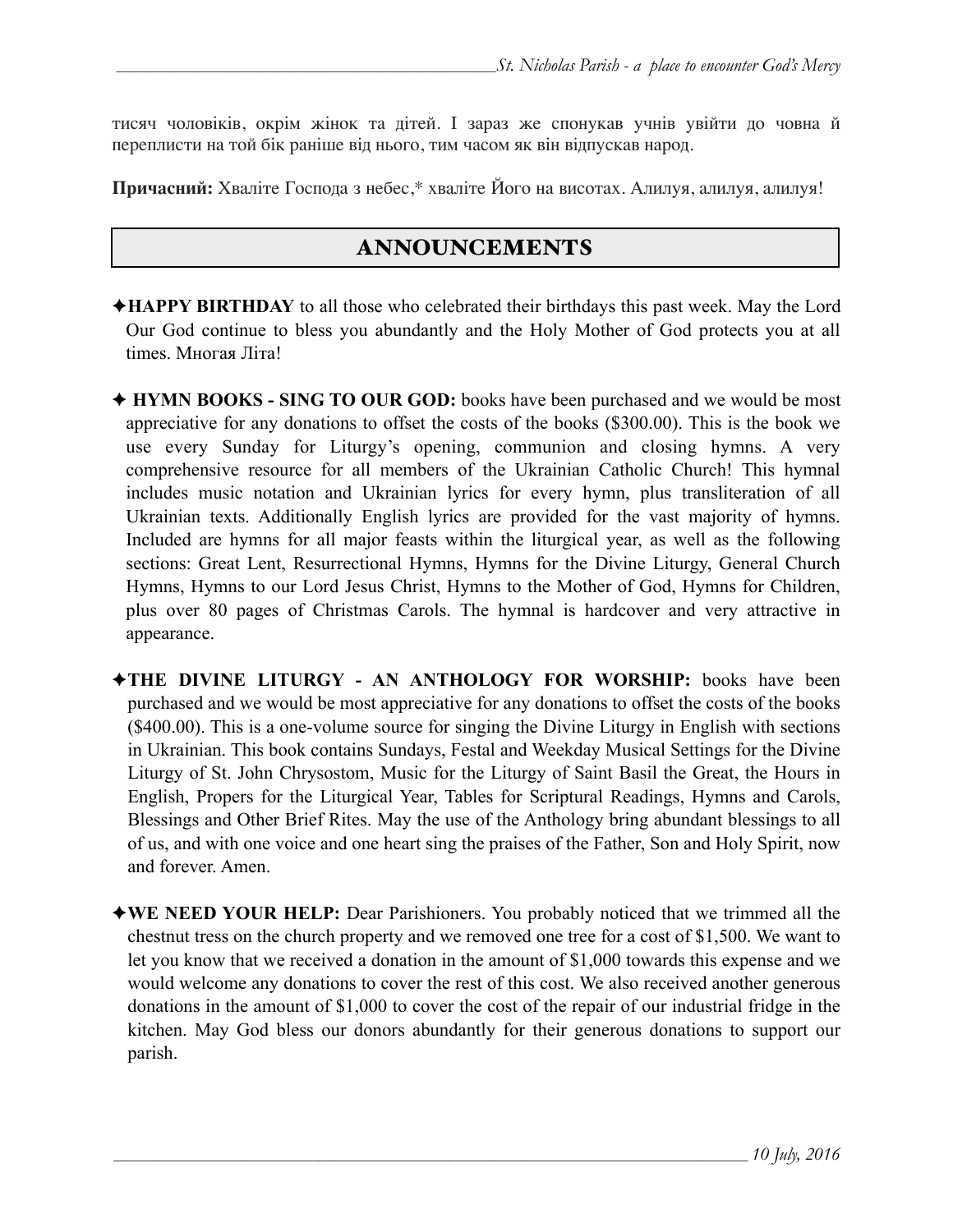- ✦**JOIN OUR CHOIR:** Do you enjoy singing? Please consider joining our St Nicholas Parish Choir and remember that we ALWAYS looking for new members! Contact Motria Koropecky for details at 250.658.3051
- ✦**VIBRANT PARISH PRAYER:** Please help yourself to a copy of the Vibrant Parish Prayer card located in each pew. You are most welcome to take one home with you. This prayer is recited at the end of each Liturgy. "It is in our parish the faithful most frequently encounter Christ through Christian instruction, community prayer and service to ones neighbour. In promoting and enlivening our parish life, we also enliven the entire Church."
- ✦**CATECHISM ANNOUNCEMENT:** "*And they were bringing to Him also the infants, in order that He may be touching them; but after the disciples saw it, they rebuked them. But Jesus called them to Himself and said, Let alone the little children to come to Me, and cease hindering them; for of such is the kingdom of God*." We are happy to welcome all children to our St. Nicholas The Wonderworker catechism program. Weekly classes are scheduled Sunday morning during Divine Liturgy. We want your children to learn more about their Catholic faith, sacred scripture, feast days, and religious practices and customs of the Ukrainian Catholic church. If you have any questions, please do not hesitate to contact Marian Chalifoux at 250.507.1005
- ✦**PRAYER REQUEST:** Please keep in your prayers members of our parish, our family and friends who are ailing, are in hospitals, nursing homes and those who are not able to join actively in their community.
- ✦**THRIFTY'S PRE-PAID FOOD CARDS** We all have to buy groceries. Why not have 6% of it returned back to the church at no extra charge! Cards are available in \$100, \$200, and \$500 denominations. Talk to Alec after today's liturgy to pre- order your cards. We need to sell A LOT of them! We encourage you to consider purchasing them for yourselves as gifts too.
- ✦**TRAVELING ICON:** Anyone interested in gracing their home with Christ The Teacher Icon can call Darlene DeMerchant at 250.727.3837
- ✦**RENOVATIONS TO THE RECTORY:** In our today's world, everything is costing more and more money. We as a Parish community really need your help. We need your financial help toward the costs of the renovations to the rectory. Renovation Fund is \$30,000 but we are still short over \$15,000 of our goal. We need to rebuild the front porch and steps and the rear stairs as well as do seismic upgrade to the basement which will cost us approximately \$25,000. Please consider donating generously to this work. We thank you and pray for you!
- ✦**SUNDAY COFFEE VOLUNTEERS** act as hosts and serve light refreshments following the Sunday morning Divine Liturgy, providing an opportunity for the faithful to socialize with friends and visitors following their shared worship experience. We thank all of our parishioners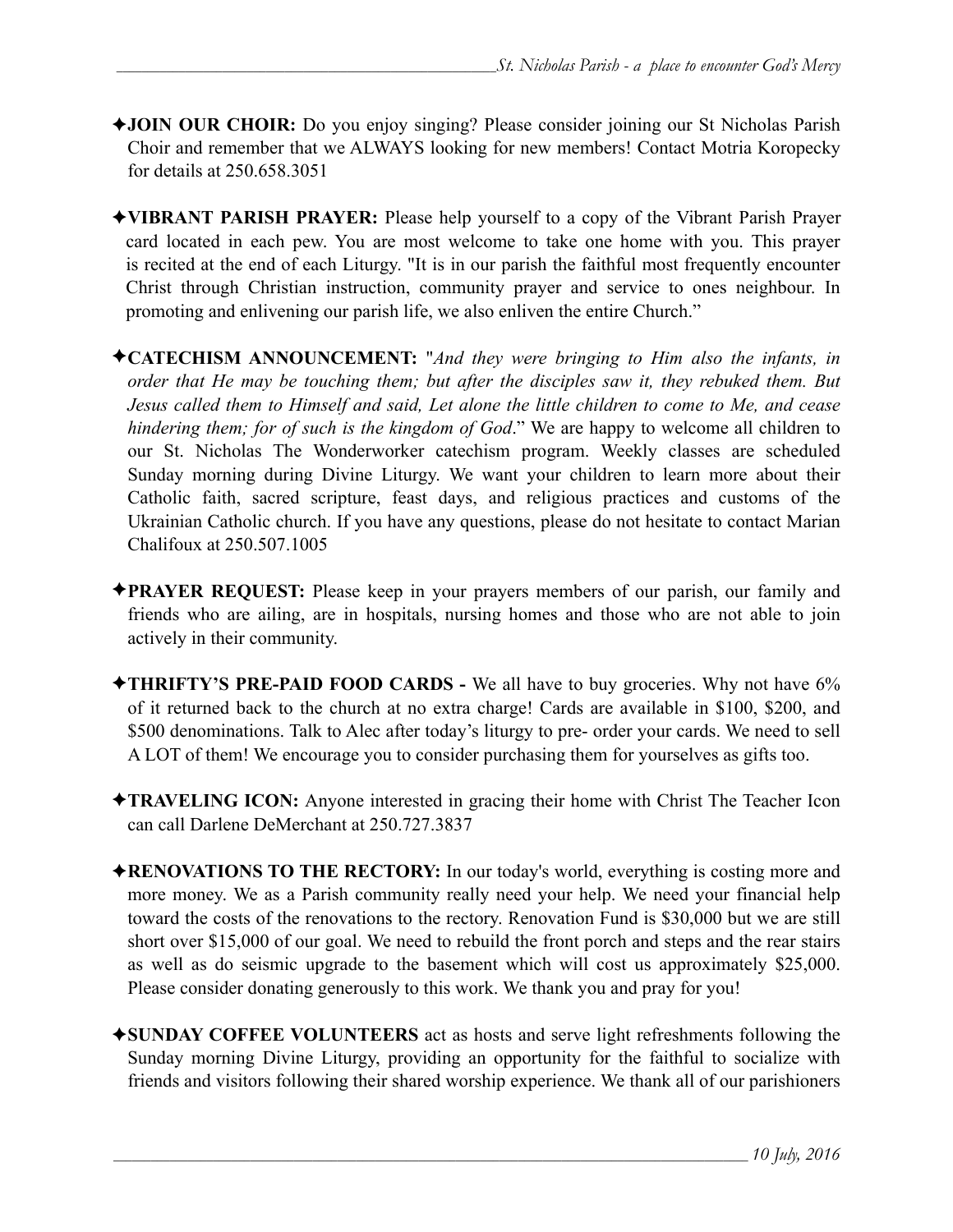who kind volunteer to serve refreshments. Whether you are new to the Parish, or are a longtime members, please join us for coffee.

- ◆**BE A STEWARD:** Have you ever wondered what more can you do to help our parish? Here are some suggestions: **Steward** of property security; **Steward** of grounds cleaning; **Steward** of cleaning church; **Steward** of church linen; **Steward** of outreach; **Steward** of caring; **Steward** of prayer; **Steward** of service. Quite often, our homebound or senior members, once active in their younger years, want to find purpose in their senior years. It's not only about doing but about "BEING" present to others. Contact Fr. Yuriy **OR** Darlene DeMerchant for more information. You will be amazed how "BEING" can make a difference.
- ✦**SUNDAY, JULY 3 DONATION:** Coffee: \$51.75; Vigil lights: \$8.98; Loose collection: \$75.00; Envelope collection: \$444.00; Pre-authorized payments June 27 to July 3: \$330.00

# CAMP ST. VOLODYMYR - 21-28 AUGUST, 2016

We are currently in need of a camp nurse, arts & crafts co-ordinator and someone to help to take the leadership role in the kitchen. If you are interested or know of anyone who may be able to fulfill these roles please contact Jennifer Caldwell  $\omega_{0.604,220,0584}$  or jennsawka@hotmail.com. Visit our website via [www.nweparchy.ca](http://www.nweparchy.ca/)

### REGISTRATION

Camp offers a wide range of activities for campers aged 7-15 (as of December 31, 2016). Registration is available online via Eventbrite "Camp St. Volodymyr BC 2016."

### DONATE

We are always happy to accept food donations.

# SPIRITUAL READINGS - ST. ANTHONY OF THE KYIV CAVES

 Saint Anthony of the Kyiv Caves was born in the year 983 at Liubech, not far from Chernihiv, and was named Antipas in Baptism. Possessing the fear of God from his youth, he desired to be clothed in the monastic schema. When he reached a mature age, he wandered until he arrived on Mt. Athos, burning with the desire to emulate the deeds of its holy inhabitants. Here he received monastic tonsure, and the young monk pleased God in every aspect of his spiritual struggles on the path of virtue. He particularly excelled in humility and obedience, so that all the monks rejoiced to see his holy life.

 The hegumen saw in St Anthony the great future ascetic, and inspired by God, he sent him back to his native land, saying, "Anthony, it is time for you to guide others in holiness.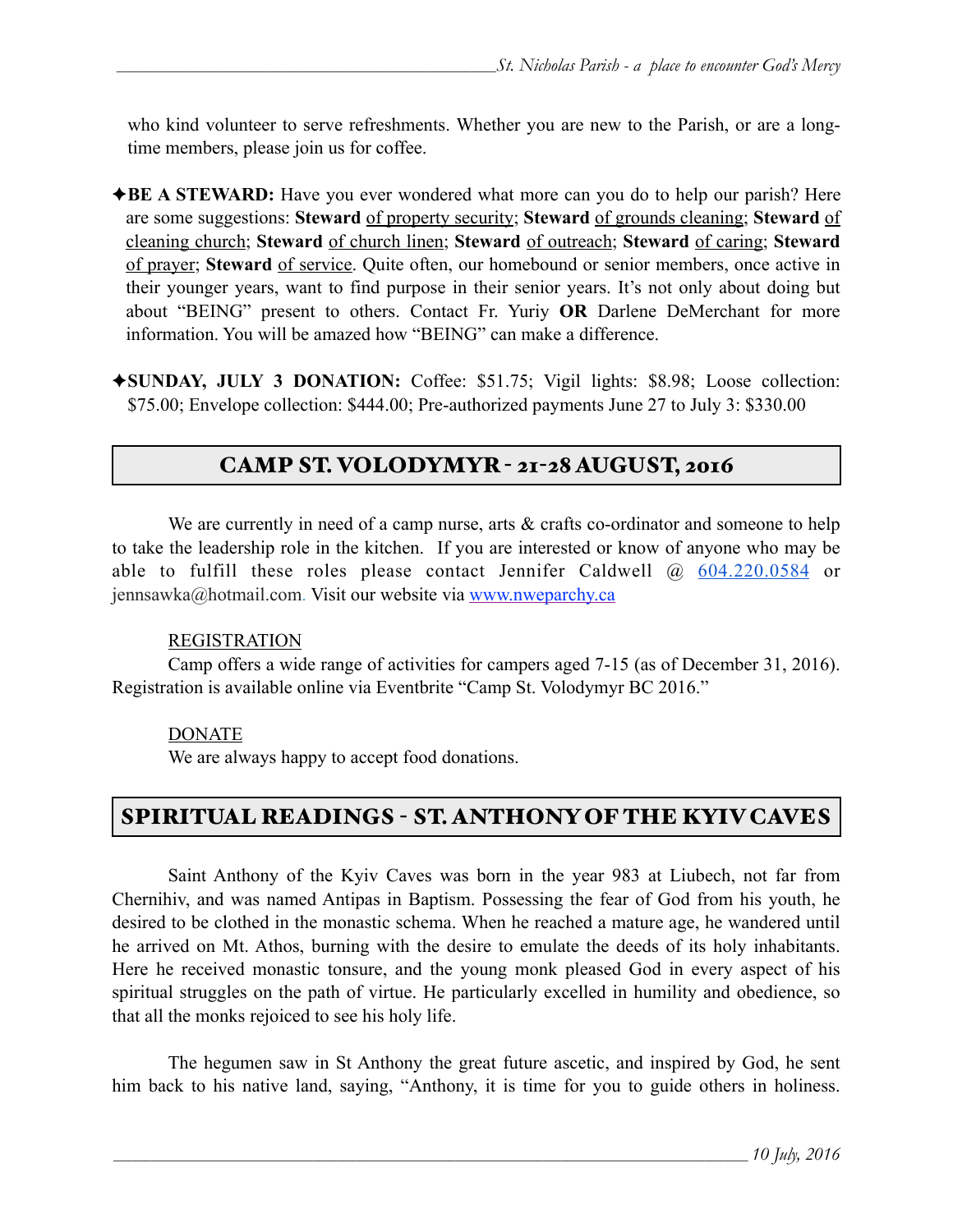Return to your own land, and be an example for others. May the blessing of the Holy Mountain be with you.

 Returning to the land, Anthony began to make the rounds of the monasteries about Kyiv, but nowhere did he find that strict life which had drawn him to Mt. Athos.

 Through the Providence of God, Anthony came to the hills of Kyiv by the banks of the Dnipro river. The forested area near the village of Berestovo reminded him of his beloved Athos. There he found a cave which had been dug out by the Priest Hilarion, who later became Metropolitan of Kyiv. Since he liked the spot, Anthony prayed with tears, "Lord, let the blessing of Mt. Athos be upon this spot, and strengthen me to remain here." He began to struggle in prayer, fasting, vigil and physical labor. Every other day, or every third day, he would eat only dry bread and a little water. Sometimes he did not eat for a week. People began to come to the ascetic for his blessing and counsel, and some decided to remain with the saint.

The virtuous life of St Anthony illumined the land with the beauty of monasticism. St Anthony lovingly received those who yearned for the monastic life. When twelve disciples had gathered about St Anthony, the brethren dug a large cave and built a church and cells for the monks within it.

After he appointed Abbot Barlaam to guide the brethren, St Anthony withdrew from the monastery. He dug a new cave for himself, then hid himself within it. There too, monks began to settle around him. Afterwards, the saint built a small wooden church in honor of the Dormition of the Mother of God over the Far Caves.

 At the insistence of Prince Izyaslav, the hegumen Barlaam withdrew to another monastery. With the blessing of St Anthony and with the general agreement of the brethren, the meek and humble Theodosius was chosen as hegumen. By this time, the number of brethren had already reached a hundred men. The Kyiv Great Prince Izyaslav (+1078) gave the monks the hill on which the large church and cells were built, with a palisade all around. Thus, the renowned monastery over the caves was established. Describing this, the chronicler remarks that while many monasteries were built by emperors and nobles, they could not compare with those which are built with holy prayers and tears, and by fasting and vigil. Although St Anthony had no gold, he built a monastery which became the first spiritual centre of Kyivan Rus'.

 For his holiness of life, God glorified St Anthony with the gift of clairvoyance and wonderworking. One example of this occurred during the construction of the Great Caves church. The Most Holy Theotokos Herself stood before him and St Theodosius in the Blachernae church in Constantinople, where they had been miraculously transported without leaving their own monastery. Actually, two angels appeared in Constantinople in their forms. Having received gold from the Mother of God, the saints commissioned master architects, who came from Constantinople to the Kyivan Rus' on the command of the Queen of Heaven to build the church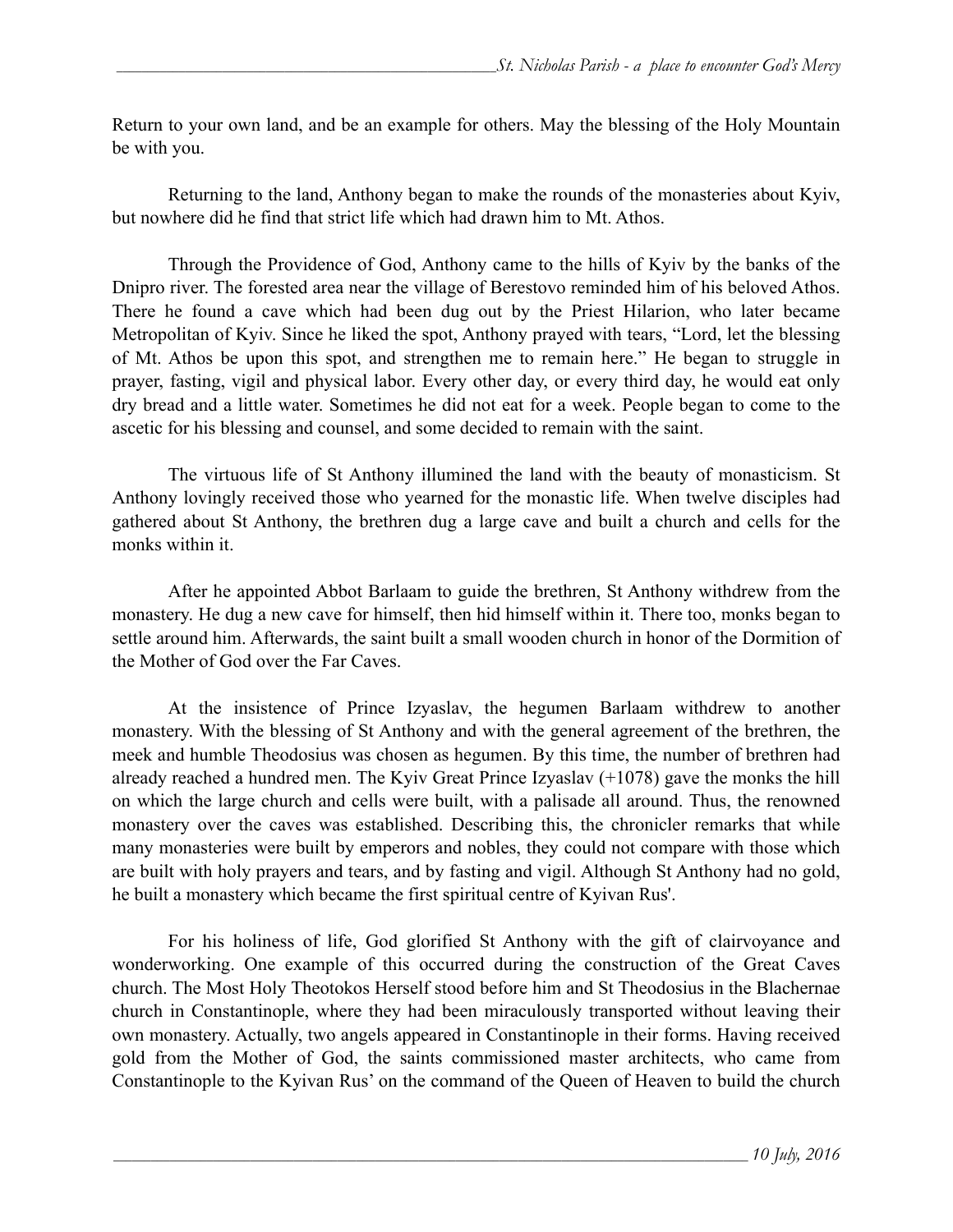at the Monastery of the Caves. During this appearance, the Mother of God foretold the impending death of St Anthony, which occurred on July 10, 1073.

Through Divine Providence, the relics of St Anthony remain hidden.

### **NEWS**

### World Youth Day pilgrims face 18-mile hike to and from key site

Young people attending World Youth Day 2016 in Krakow, Poland, will have to walk 18 miles to and from one of its key sites, event organizers said.

"They'll have to be ready for a long foot journey of several hours, but this has always been a feature of World Youth Days," said Anna Chmura, WYD's communications coordinator.

"There'll be several designated routes, mostly from Krakow, and they'll all be used heavily. But we're confident the logistics and security have now been carefully worked out," she told Catholic News Service.

 The event, which runs July 26-31, is expected to bring 2 million people from 187 countries. They will be accompanied by 47 cardinals, 800 bishops and 20,000 priests.

The July 30-31 vigil and Mass, on the fourth and fifth days of Pope Francis' visit, will require nearly all of the participants to make the nine-mile journey to Campus Misericordiae, near Poland's Wieliczka salt mine, Chmura said.

Buses will be available only for the 2,000 handicapped people registered for the event, elderly pilgrims and those with special needs, she added.

"Although we don't have a final number for the buses, there'll certainly be dozens, but the foot pilgrimage theme is central to the WYD," Chmura explained.

"All registered groups from the various sectors will have their paths precisely indicated, to keep people moving and to avoid logjams or safety hazards."

The closing events include an evening prayer vigil July 30 at the campus as pilgrims stay overnight at the site. World Youth Day concludes the morning of July 31 with Mass and recitation of the Angelus before Pope Francis departs for Rome.

Organizers said seven new bridges had been constructed nearby with 20 giant "eucharistic tents" as well as computer links to enable people worldwide to follow activities using 32 "pilgrim avatars."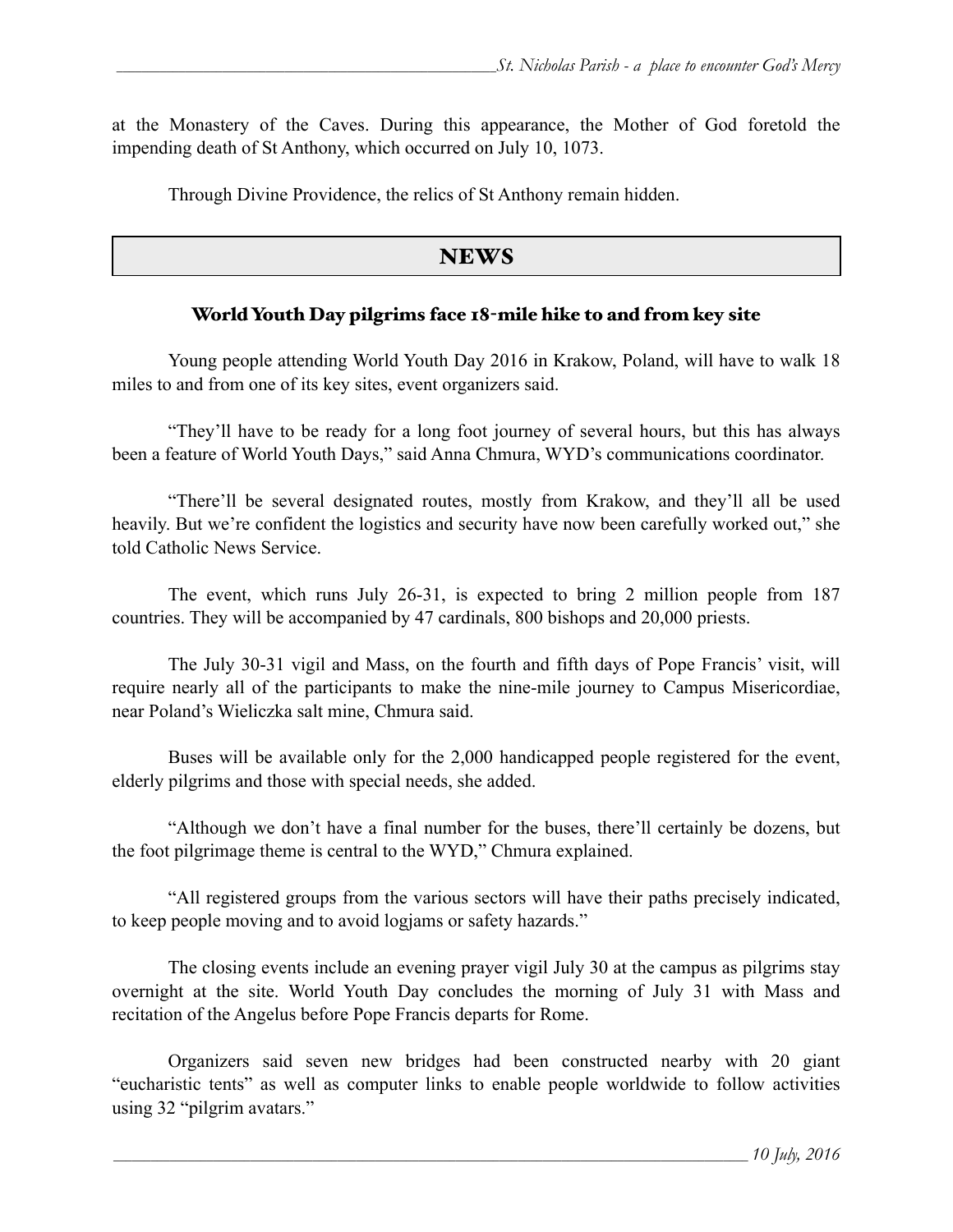Meanwhile, Wieliczka Mayor Artur Koziol said roads and highways had been widened, and irrigation ditches and dikes strengthened following heavy summer rainfall on the 450-acre site.

"We're effectively building a city of 2 million here, so there must be an appropriate infrastructure," Koziol told journalists June 29.

Krakow Mayor Jacek Majchrowski said an expected doubling of the city population during the event had necessitated "elasticity in transport and communications."

Both Krakow and Wieliczka would be "as secure as the Vatican" during the celebration and that numerous scenarios had been reviewed for months by Poland's security personnel, he said.

Meanwhile, Cardinal Kazimierz Nycz of Warsaw said he believed God would be "waiting for us with open arms" at World Youth Day, "whatever our sinfulness and failings." He predicted the event would foster "an attitude of mercy in the church toward all needy people."

"When discussing pastoral priorities, it's often asked whether it's essential such events are massive or whether forming groups and communities is more important. In reality, they both matter," Nycz told the Polish church's Catholic information agency, KAI, June 28.

"I've heard from parents, both in Poland and abroad, that many are afraid of sending their children to Krakow because of the terrorist threat. I appeal to them to trust God and those responsible for security. Otherwise, the success will lie with those who wish to scare us," he said. In a late June report, Krakow officials said 275 individual locations in and around the city would be used for events and that 184 schools had been requisitioned for overnight accommodation. There also are camping facilities for 28,000 people.

KAI reported that more than 920,000 people had registered for events by the June 30 deadline, including more than 77,000 Italians, 31,000 Spaniards, 35,000 French, 27,000 Americans and 14,000 Brazilians.

However, Father Grzegorz Suchodolski, secretary general of the World Youth Day Organizing Committee, cautioned that previous celebrations suggested up to three times as many could turn up without registering.

"We must reckon with the spontaneity of young people. Many still haven't even heard there's a registration system," the priest told KAI July 1.

"We're already seeing a miraculous increase in numbers, and I'm convinced God will bring many, many more. As the organizational team, we've given our two fishes and five loaves, and God is preparing baskets for all the leftovers."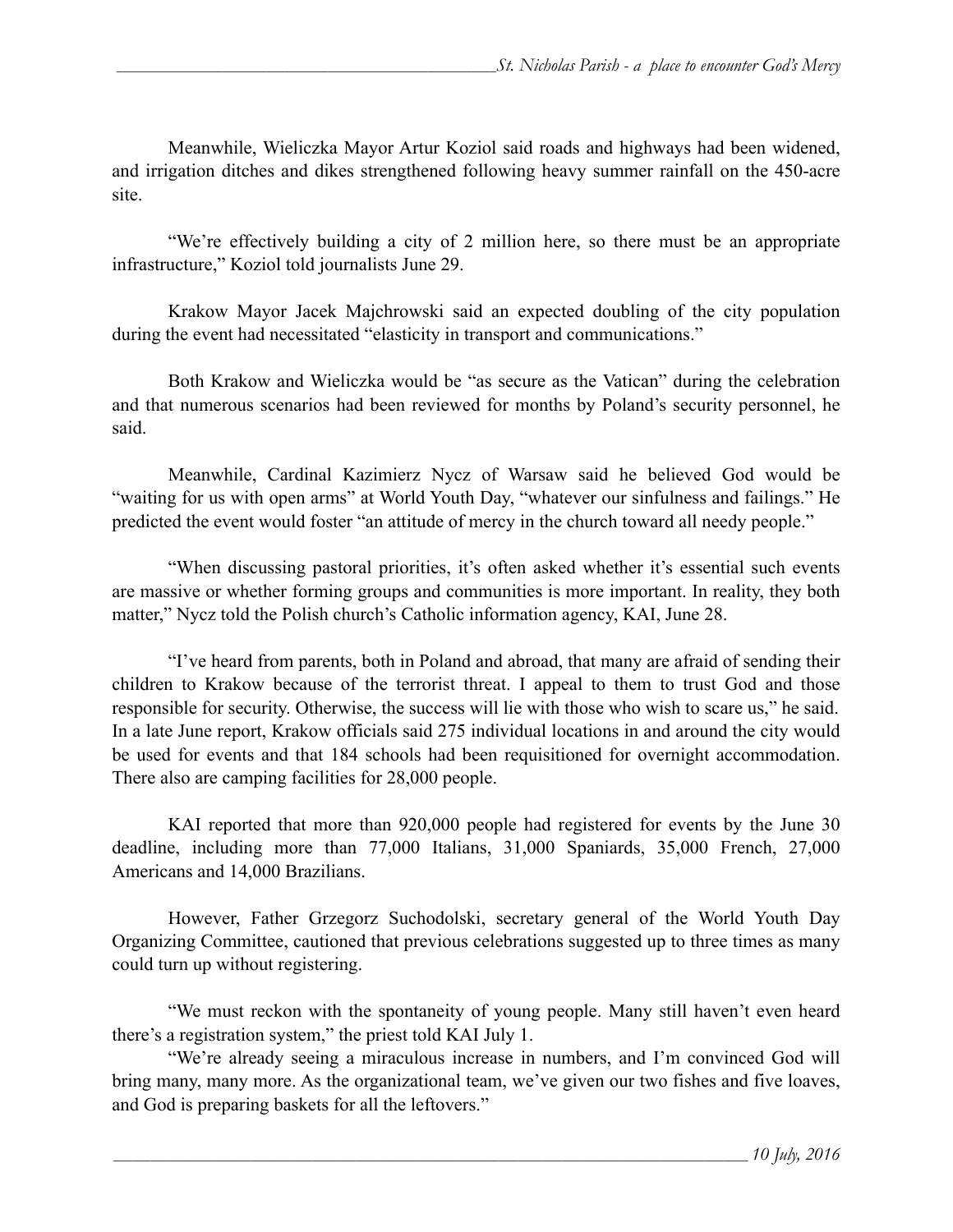Poland's state rail network, PKP, said June 24 it would provide 350 additional trains for visitors.

The head of the Polish church's Krakow-based Child Protection Center, Jesuit Father Adam Zak, said he was working with organizers to ensure safety of under-age participants, particularly among the 200,000 expected to be lodged with private families.

#### *(cruxnow.com)*

### Pope to Armenian Church: 'Let us race towards full communion!'

 Working toward full communion is a project of love, humility and peace, Pope Francis told Armenian Orthodox leaders gathered at an ecumenical meeting.

 "With great joy, we are walking together on a journey that has already taken us far, and we look confidently towards the day when by God's help we shall be united around the altar of Christ's sacrifice in the fullness of Eucharistic communion," he said. About 95 percent of Armenia's 3 million people practice Christianity. Of those Christians, about 92 percent belong to the Armenian Apostolic Church, which is in communion with the other Oriental Orthodox Churches.

 Pope Francis, together with the Supreme Patriarch and Catholicos Karekin II, the leader of the Armenian Apostolic Church, offered prayers and remarks on peace and unity in the Armenian city of Yerevan during the Holy Father's visit to the country.

 "On this journey, we have been preceded by, and walk with, many witnesses, particularly all those martyrs who sealed our common faith in Christ by their blood. They are our stars in heaven, shining upon us here below and pointing out the path towards full communion," he said. Francis particularly focused on the example Catholicos Nerses Shnorhali, a 12th century leader and saint of the Armenian Apostolic Church who showed a great love not only for his own people but also for those in other Churches, the Pope said. Nerses understood that Christ desired the unity of all churches, Francis said, and he worked tirelessly to achieve that goal. He also understood the need to grow in mutual love in order to heal past wounds.

 "Let us make up for our shortcomings in harmony and charity," said Pope Francis, quoting Saint Nerses, "and even – (Nerses) suggested – with a particular gentleness of love capable of softening the hardness of the heart of Christians, for they too are often concerned only with themselves and their own advantage."

 By praying together in a spirit of love and humility, both Churches can prepare to receive God's gift of unity, Pope Francis added.